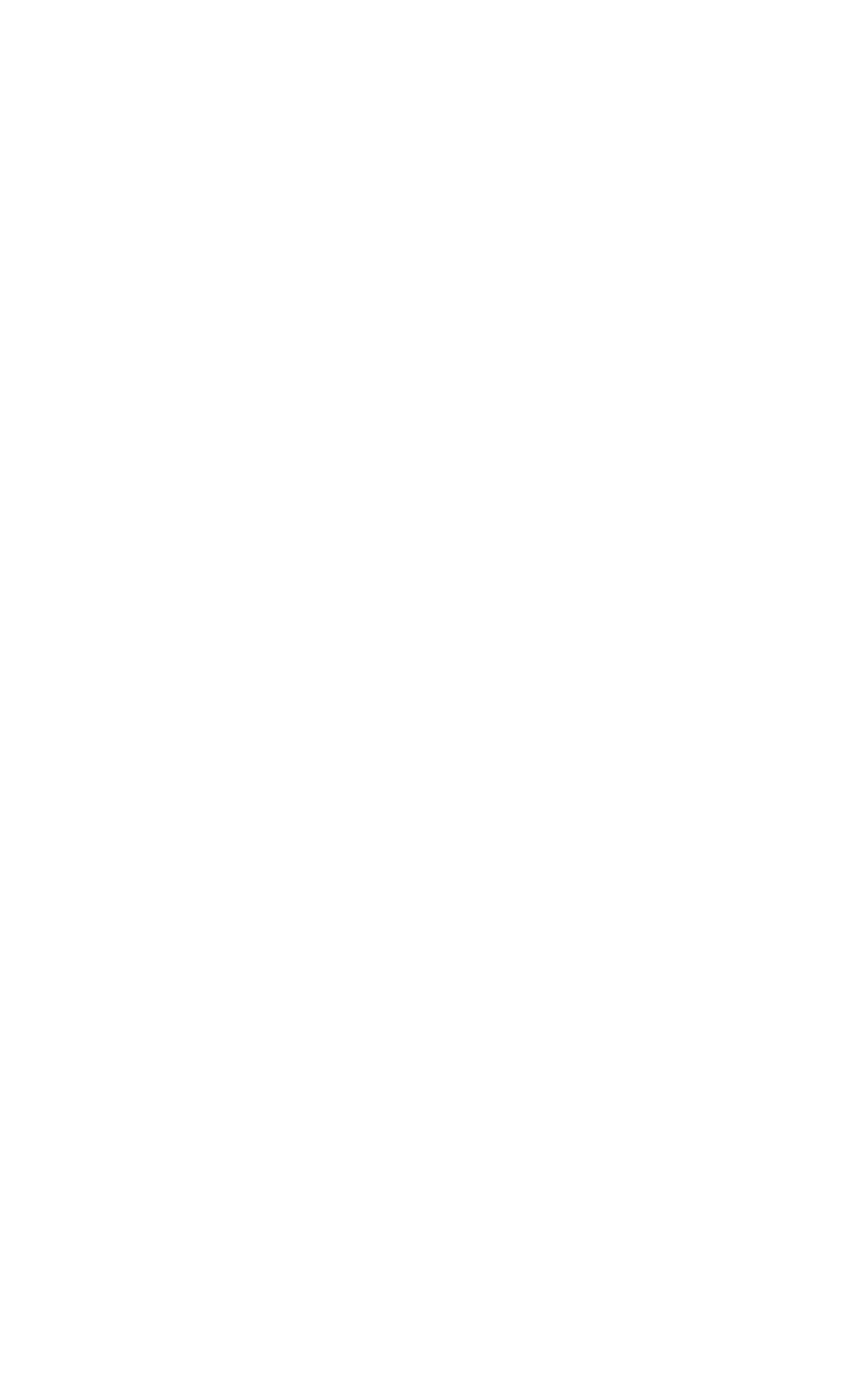Diary No. 1586 Dated 20-11-2019 PUC-1 Diary No. 1589 Dated 20-11-2019 PUC-2 Diary No. 1590 Dated 20-11-2019 PUC-3 Diary No. 1591 Dated 20-11-2019 PUC-4

#### **PUC-1:**

The Additional Chief Secretary, (Personnel) to the Government of Himachal Pradesh has conveyed the decision of Government of Himachal Pradesh regarding the withdrawal of requisitions for direct recruitment of various class-III and Class-IV posts where the advertisements have been issued but exams have not been conducted. He has further enclosed Notification No. Per (AP)-C-C(17)-2/2018 dated 19-11-2019 regarding eligibility for recruitment to class-III and Class-IV posts with the following provision:-

> " **A candidate shall be eligible for appointment to Class-III post(s), if he / she has passed Matriculation and 10+2 and for Class-IV post(s), if he /she has passed Middle or Matriculation from any School / Institution situated within Himachal Pradesh:**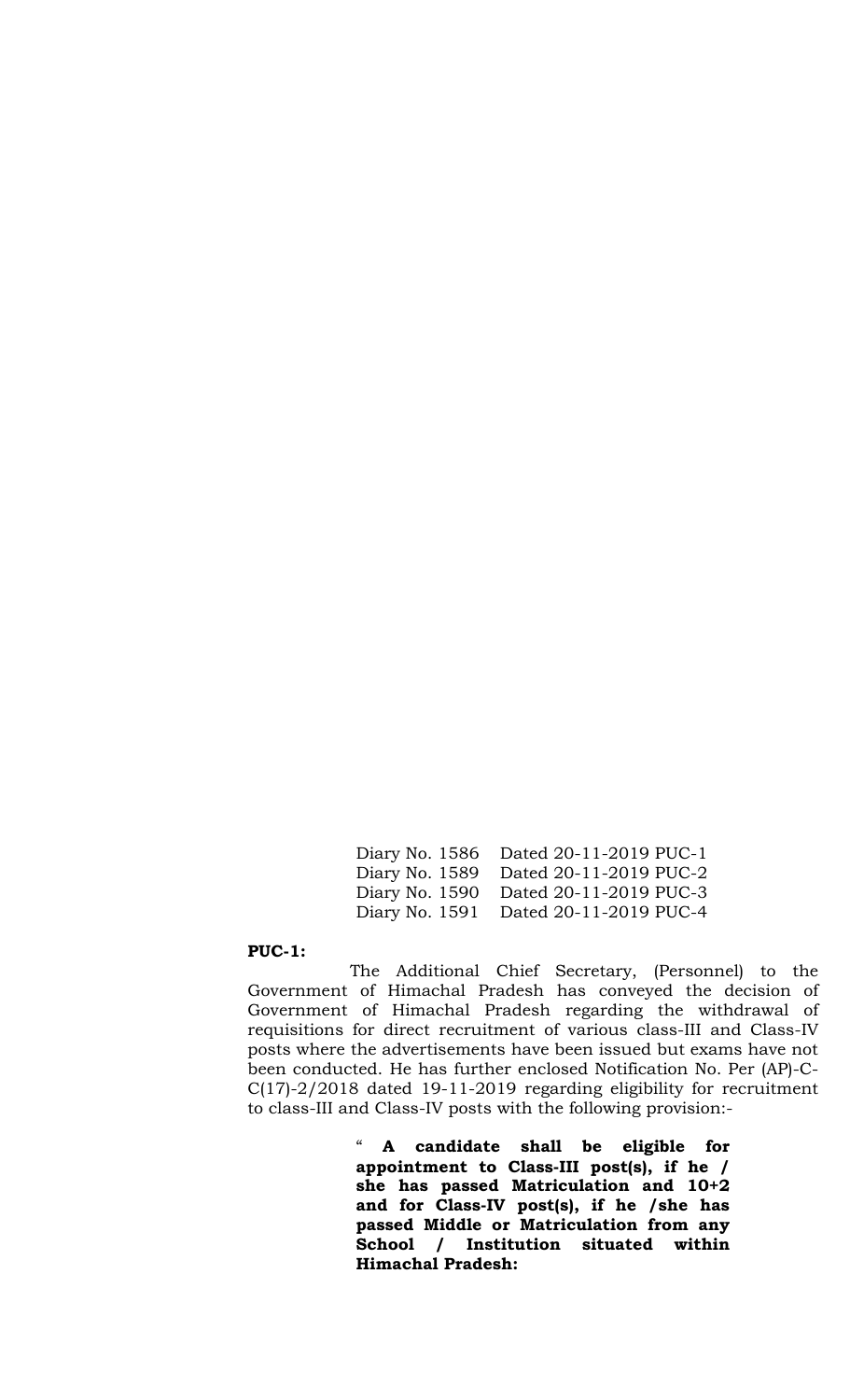### **Provided this condition shall not apply to Bonafide Himachalis".**

### **PUC 2:**

This is a fax/letter regarding withdrawal of 396 posts (181+215) of **Lecturer (School-New)** received earlier from the Director, Higher Education, Himachal Pradesh advertisement for which was recently issued by the Commission and last date for applying these posts is today on 22-11-2019.

**PUC 3 & 4:** Vide these Faxes/letters the Director, Higher Education, Himachal Pradesh has sent Form 23 of requisition (with the provision ibid of DOP) in column of 17 for 396 (181+215) posts of **Lecturer (School-New)** in various subjects. The Director, Higher Education has further requested to start the recruitment process at the earliest as per the instructions of DOPs / Notification supra.

In this regard it is submitted that before advertising these posts the said provision needs to be incorporated in the Recruitment & Promotion Rules of the posts of **Lecturer (School-New)** so that there may not be any possibility of assailing the same provision by any of the aspirants.

As desired by the Authorities may issue a Corrigendum regarding withdrawal of the requisition / advertisement as per draft placed below for approval and signature please.

(Surinder Singh) Supdt.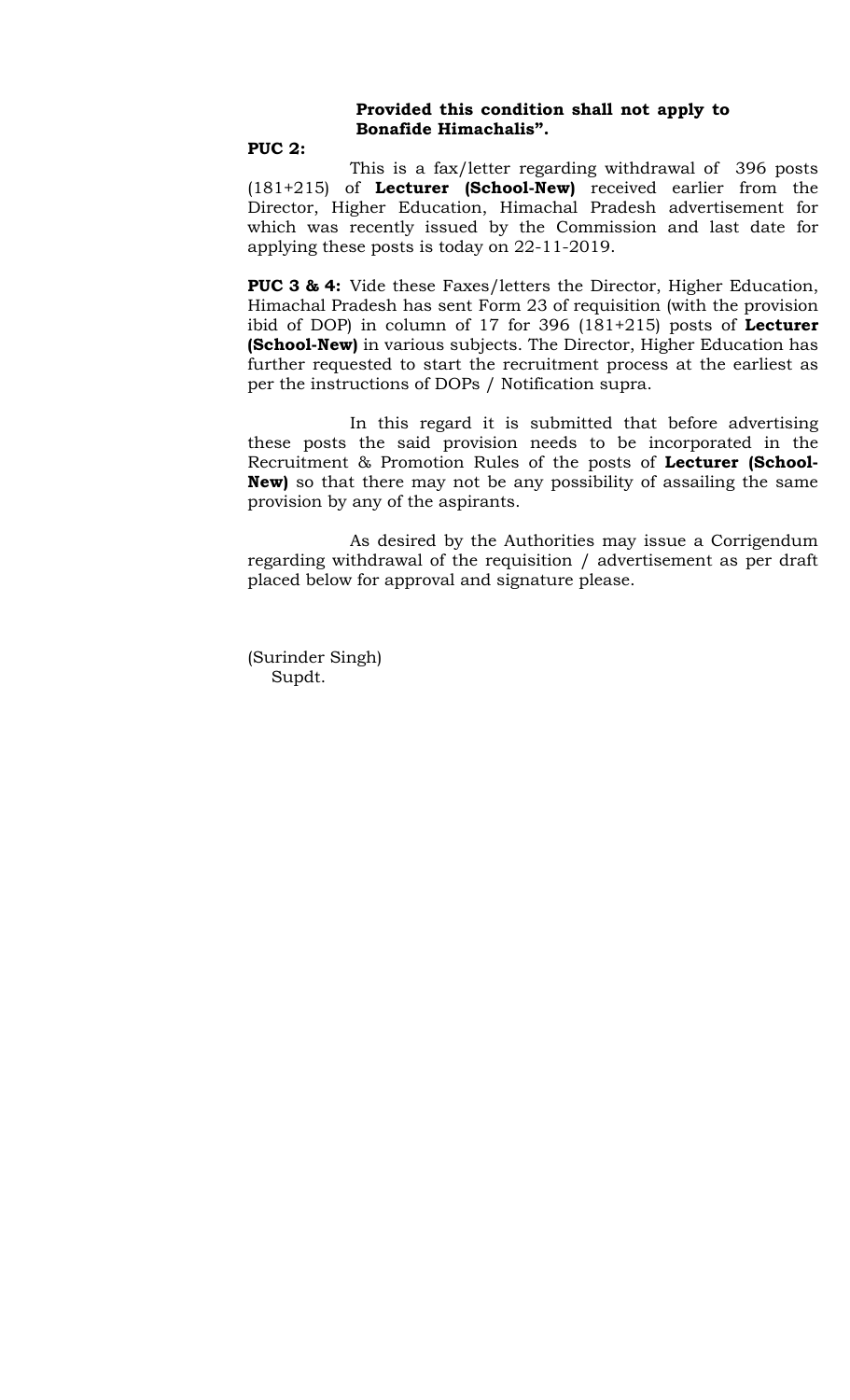Himachal Pradesh Public Service Commission Advertisement No. 18/2019 Dated: 02-11-2019

Online Recruitment Applications (ORA) (by using official website www.hp.gov.in/hppsc) are invited from desirous and eligible candidates for filling up of posts of Lecturer (School-New) in the Department of Higher Education, Himachal Pradesh, through OTRS which shall be available on the Commission's website www.hp.gov.in/hppsc up to 22-11-2019 till 11:59 P.M. (IST), thereafter link will be disabled.

IMPORTANT INSTRUCTIONS:-

1. The candidates must read instructions carefully, which are available on the website of the Commission before filling up Online Recruitment Applications (ORA) for the post(s) concerned.

2. Date for determining eligibility of all candidates in respect of essential qualification(s) and experience etc., if any, shall be the prescribed closing date for submission of (ORA) (Online Recruitment Applications) i.e. 22-11-2019.

3. Incomplete Online Recruitment Applications submitted without requisite examination fee, scanned photograph & scanned signatures of prescribed size, will be rejected straightway.

4. The benefit of reservation for various post(s) will be admissible only to the candidates, who are bonafide residents of Himachal Pradesh in respect of categories, viz., S.C., S.T., O.B.C., E.W.S., BPL, Ex-Servicemen, WFF and Persons with disabilities (Loco motor Disabled / Visually Impaired/ Hearing Impaired) etc.

5.The reserved category candidates belonging to other States will be treated as GENERAL CATEGORY CANDIDATES and the benefit of reservation and fee concession will not be admissible to such candidates.

6. The candidates must ensure their eligibility in respect of category, experience, age and essential qualification(s) etc. as mentioned in the advertisement.

7. Category claimed in the (ORA) will be treated as final.

8. No in-service (Regular Service) candidate will be evaluated/ interviewed unless he / she brings NOC from the concerned employer. 2

9. Fee once paid shall neither be refunded nor be held in reserve for any other examination or selection under any circumstances.

10. Dispute, if any, shall be subject to Court jurisdiction at Shimla, H.P.

11. Number of post(s) is / are tentative and may increase or decrease from time to time.

12.The candidates are required to submit a printout of Online Recruitment Application alongwith self attested copies of requisite documents (as per advertisement) in support of their eligibility for the concerned posts(s) on the day of Screening Test / Computer Based Test / written examination. CHECK LIST

PLEASE VERIFY THE FOLLOWING BEFORE SUBMITING THE ONLINE RECRUITMENT APPLICATION OR DOCUMENTS/ CERTIFICATES:-

A candidate must possess the following documents before applying through ORA:

1. Matriculation Certificate (age proof). 2. Post Graduate Certificate in the concerned subject with 50% marks. 3. B.Ed. Certificate with 50% marks. 4. SC / ST / OBC Certificates (On parental basis), if applicable. 5. EWS (Economically Weaker Section) Certificate, if applicable. 6. BPL Certificate duly issued by the competent authority, if applicable. 7. WFF certificate on the prescribed Performa duly issued by the competent authority, if applicable.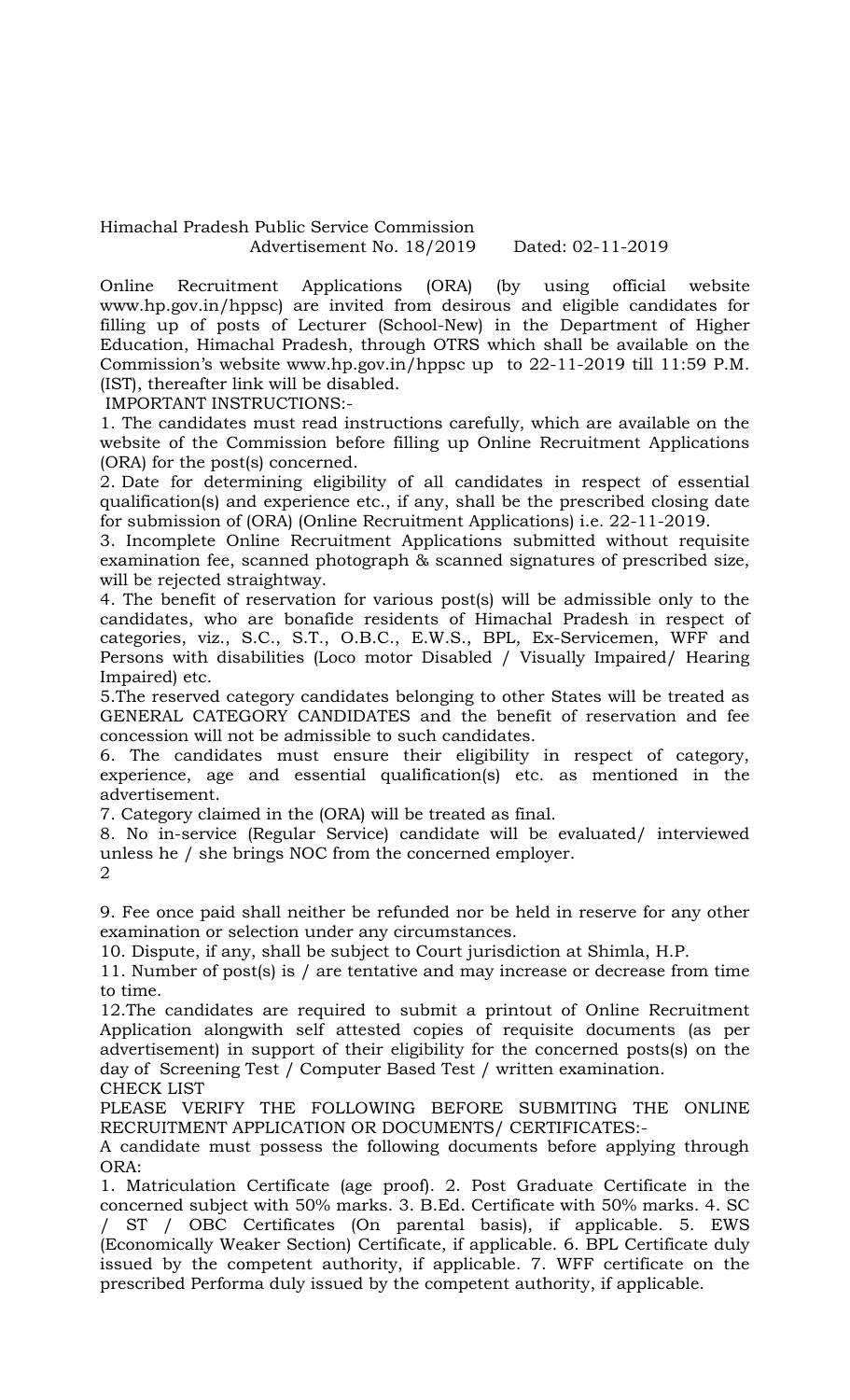IMPORTANT:- In order to ascertain his / her eligibility a candidate will have to submit a printout of Online Recruitment Application (ORA) alongwith self attested copies of all requisite documents (as per advertisement) in support of their eligibility for the concerned posts(s) on the day of Computer Based Test / Written Examination failing which his/her candidature will be rejected straightway and no further opportunity will be given to such candidates to submit the documents. Non submission of requisite certificates will make them ineligible to sit in the examination / to appear in the evaluation / personality test. A candidate must ensure that no column is wrongly filled or kept blank as the information furnished therein would be used to determine the eligibility of candidates to be called for personality test/ evaluation.

3

### DISQUALIFICATIONS FOR ADMISSION TO THE EXAMINATION(s):

No candidate will be eligible for admission to the Screening Test / CBT/ Examination/ Evaluation/ Personality test:-

a) If he / she does not fulfill the Essential Qualification(s). b) If he / she has been dismissed from any previous Govt./ Semi Govt. service; c) If he/ she has been convicted of any offence involving moral turpitude or has been permanently debarred / disqualified from appearing in any examination or selection; d) If he / she is found either directly or indirectly influencing the selection process in any manner; or e) If he / she is an un-discharged insolvent.

List of documents to be submitted on the day of written objective type Examination(CBT or offline Test) That copies of following documents / certificates are required in support of claims made / information given in the Online Recruitment Application (ORA):- i) Matriculation certificate for age proof. ii) Master"s Degree / Provisional Degree / Result – Cum- Detailed Marks Certificate of all Semesters / Consolidated Marks Sheet in support of Educational Qualification. iii) B.Ed. iv) Category certificate(s) in support of their eligibility, if any, viz., S.C., S.T., O.B.C., E.W.S., BPL, Ex-Servicemen, WFF, and Persons with disabilities etc. All these certificates alongwith undertaking, wherever required, should be on prescribed Performa prescribed by the Government of H.P. from time to time. Scheduled Castes, Scheduled Tribes and Other Backward Classes Certificates should be in accordance with the instructions of the Govt. issued vide letter No. PER (AP)-C-F(10)-4 / 2010 dated 5th August, 2019. v) Order / letter in respect of equivalent Educational Qualifications claimed, indicating the authority (with number & date) under which it has been so treated.

Note: The candidates who fail to submit the requisite documents on the day of Written Objective Type Examination ( Computer based Test / Offline Test) will be rejected straightway and no further opportunity will be given to such candidates for submission of the documents.

4

Detail of post(s) and eligibility conditions are given as under:-

Department of Higher Education, H.P.

Name of Posts: Lecturer (School-New), Class-III, (Non Gazetted) on Contract basis.

Sr. No.

Subject Total Posts

General SC ST OBC EWS BPL Children / Grand children of Freedom Fighters SC ST OBC General SC OBC 1. English 47 19 10 01 08 06 01 - 01 01 - - 2. Hindi 47 19 10 01 08 06 01 - 01 01 - - 3. History 47 19 10 01 08 06 01 - 01 01 - - 4. Pol.Science 40 17 09 01 07 04 01 - 01 -- - - 5. Commerce 215 80 42 08 34 27 09 02 08 03 01 01 Total Posts 396 154 81 12 65 49 13 02 12 06 01 01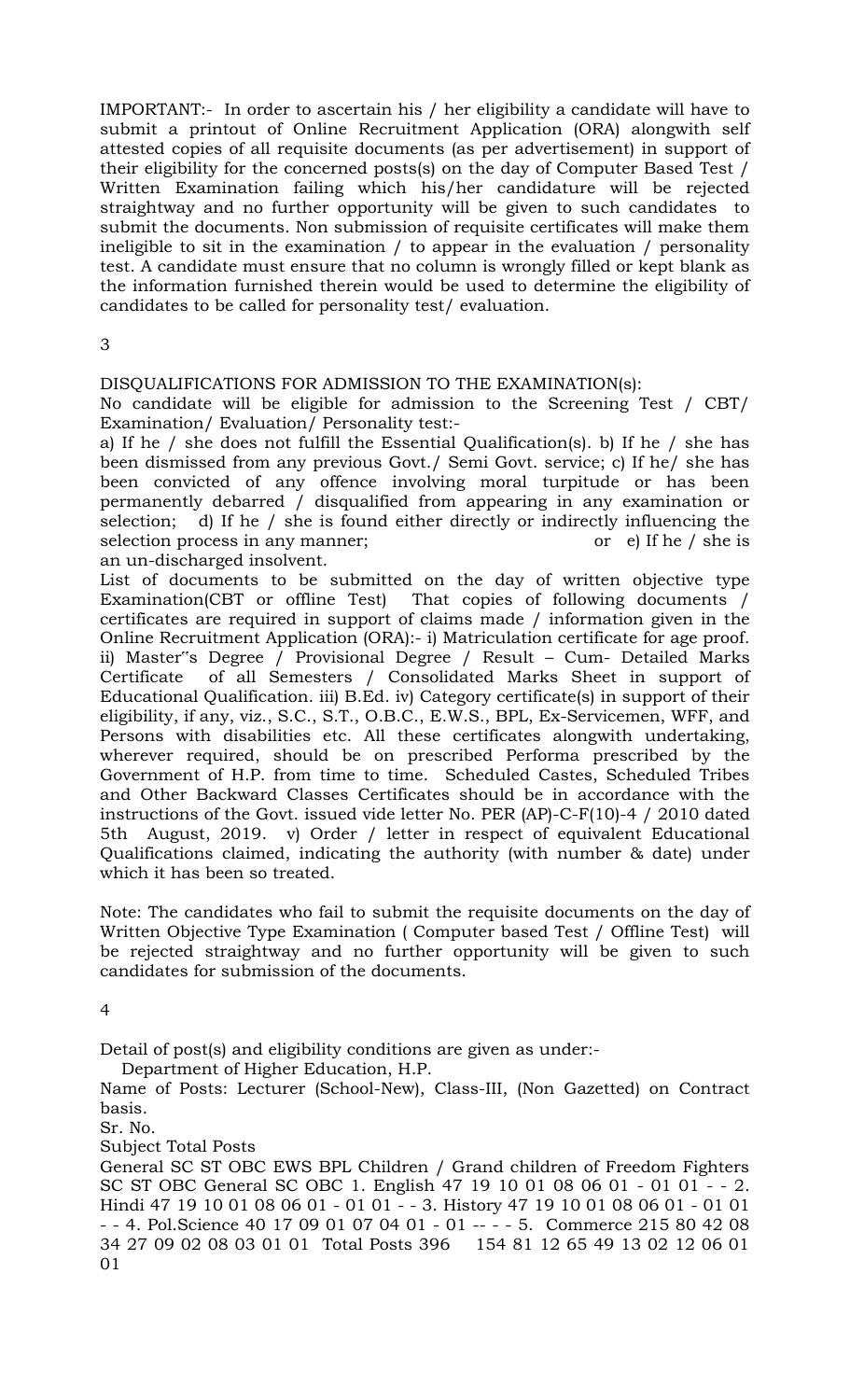Note: 1. At present Civil Appeal (s) No. 2813/17, 2814/17 & 2815/17 are pending before Hon"ble Apex Court of India which is regarding taking over of services of PTA on contract and Para Teachers regularizations hence in final outcome the fate of existing cadre i.e. PTA on contract / Para regularized will depend, thereafter as per instruction applicable roster can be applied. Note: 2. If an (EWS) candidate is not available for selection, the post(s) will be treated automatically as de-reserved and will be filled-up from a non (EWS) candidate of unreserved category. Note: 3. If any BPL candidate applies for the post reserved for (EWS) category he / she shall have to submit a valid BPL certificate countersigned by the BDO and also a nonSC/ST/OBC certificate issued by the competent authority. Scale of Pay: Rs.10300-34800 + 4200 GP (Contractual amount of Rs. 14,500/- PM).

Essential Qualification(s):

1. Academic Qualifications: Master"s Degree in the subject concerned from a recognized University (with minimum of 50% Marks in aggregate) or its equivalent. Candidates having Master"s Degree in Public Administration are eligible for Lecturer (SchoolNew) Political Science. Lecturer (School -New) Commerce: Commerce with Accountancy/ Financial Accountancy and income tax as major subject of study. Holder of Degree of MFC (Master of Finance Control) is also eligible for the post of Lecturer (School -New) in Commerce subject from a recognized University. II - Proficiency in teaching Hindi & English

5

2. Professional Qualification: Bachelor Education (B.Ed.) as professional qualification from recognized University / Institution with minimum 50% marks. OR Two year"s Integrated M.Sc. Ed. Course or an equivalent course from a recognized University.

Desirable Qualification: Knowledge of customs, manner and dialects of Himachal Pradesh and suitability for appointment in the peculiar conditions prevailing in the Pradesh.

Age as on 01-01-2019: Between 18 years and 45 years.

HOW TO APPLY:-

Detailed instructions for filling up (ORA) Online Recruitment Applications are available on the above mentioned website.

i) Desirous/ eligible candidates will have to apply online, through official website of the Commission. Applications received through any other mode will not be accepted and will be rejected straightway.

ii) In case the candidate has applied for more than one discipline / posts published in the advertisement, he / she is required to deposit the examination fee separately and submit separate copies of requisite self attested documents / certificates alongwith the printout of the Online Recruitment Application (ORA) of each post on the day of Written Objective Type Examination (Computer Based Test / Off line Test) for the respective posts. EXAMINATION FEE:-

The detail of fee for respective categories is as under:-

Sr.No. Category Fee 1. General Category/ E.W.S. {including General Physically Disabled, i.e. Orthopedically disabled, Deaf & Dumb, Hearing impaired / W.F.F. of HP/ Ex Servicemen of HP relieved from Defence Services on their own request before completion of normal tenure, General wards of Ex-SM of H.P., i.e. Dependent sons, daughters and wives of Ex-SM of H.P. and candidates belonging to un-reserved / reserved category of other states. Rs. 400/- 2. S.C. of H.P. / S.T. of H.P. / O.B.C. of H.P./ BPL of H.P./EWS (BPL) (including S.C. / S.T. / O.B.C. Ex-Servicemen of H.P. relieved from Defence Services on their own requests before completion of normal tenure, SC / ST / OBC wards of Ex-SM of H.P., i.e. Dependent sons, daughters and wives of Ex-SM and SC/ ST/ OBC Persons with Rs. 100/-

6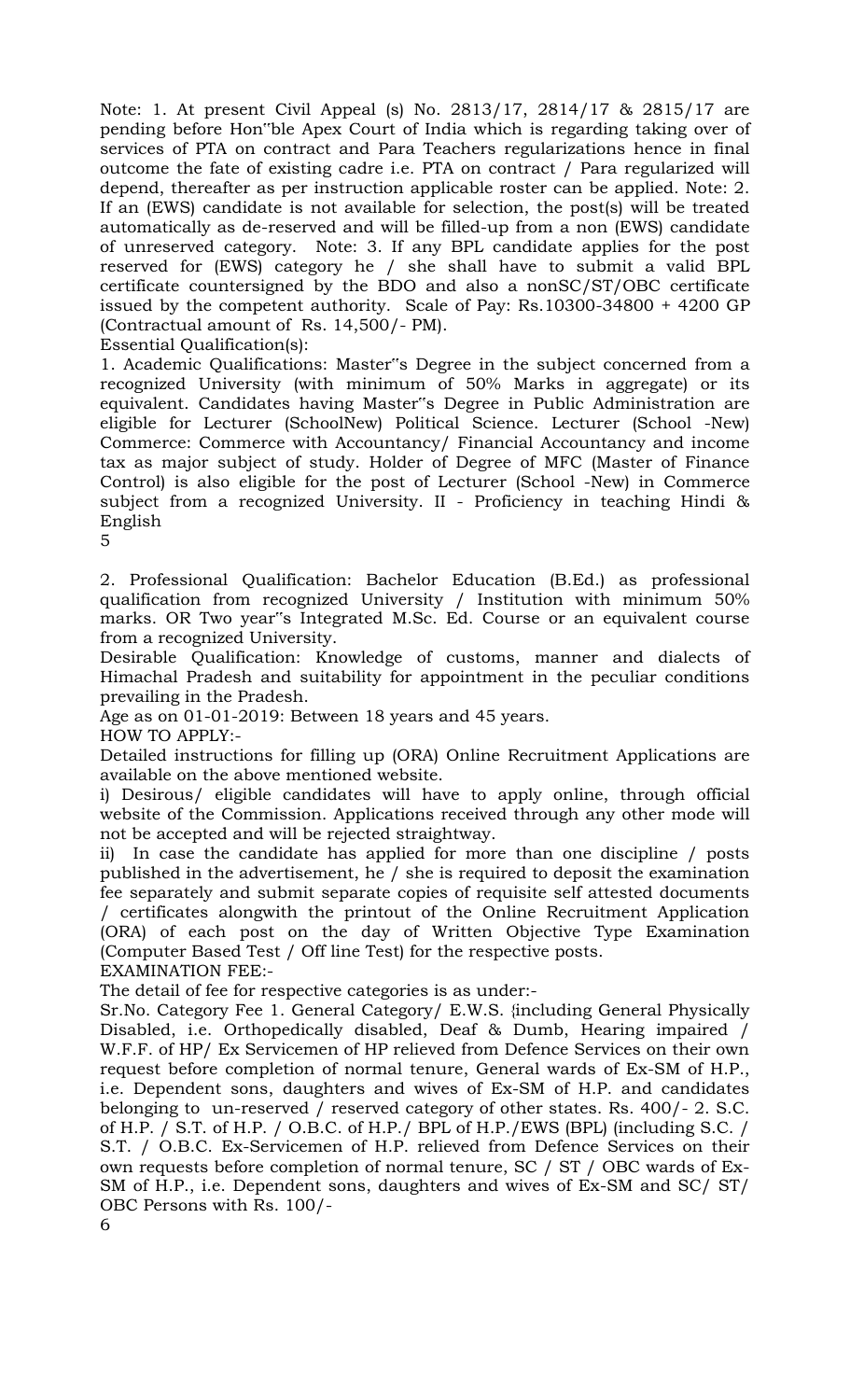Disability). 3. Ex-Servicemen of H.P. ( Ex-Servicemen, who are relieved from Defence Services after completion of normal tenure) / Blind / Visually Impaired of H.P. No Fee

NOTE: THE CANDIDATES BELONGING TO UN-RESERVED BPL CATEGORY, WHO INTENDS TO APPLY UNDER EWS CATEGORY WILL BE ENTITLED FOR FEE CONCESSION I.E. 1/4TH OF THE FEE PRESCRIBED FOR UN-RESERVED CATEGORY CANDIDATES. REST OF THE EWS CANDIDATES WHO ARE NOT FALLING WITHIN BPL CATEGORY (WHO APPLY FOR VACANCIES RESERVD FOR EWS ON THE BASIS OF INCOME AND ASSETS CERTIFICATE) SHALL HAVE TO PAY FULL FEE AS APPLICABLE FOR UNRESERVED CATEGORY. THEREFORE, THE EWS CATEGORY IS CATEGORIZED INTO TWO SUB CATEGORIES I.E. EWS - BPL AND EWS FOR FEE PURPOSE.

Mode of Payment:-

The desirous & eligible candidates shall pay requisite examination fee by debit or credit card or internet banking through "e-Payment Gateway", as the case may be, on or before the prescribed closing date for submission of online recruitment applications through OTRS portal. While making payment through "e-Payment Gateway" the candidate(s) shall pay the fixed amount through Debit or Credit Card only after accepting

the "Terms and Conditions to apply online". Fee once paid shall neither be refunded nor be held in reserve for any other examination or selection under any circumstances.

NOTE:- Candidates should note that payment of fee can be made only through the modes prescribed above. Payment of fee through any other mode is neither valid nor acceptable. Applications submitted without the prescribed fee/ mode shall be summarily rejected.

SCHEME OF EXAMINATION

1.There shall be a written objective type examination (MCQ) (Computer Based Test / Offline test). Marks obtained in written objective type Examination (either online or offline) shall be counted for deciding the merit of candidates. The candidates, who will qualify the written objective type examination (Computer Based Test / Offline test), will have to appear for evaluation. Final selection of candidates will be made on the basis of marks obtained in the written objective type examination (Computer Based Test / Offline test) and evaluation based on the parameters devised by the Department of Personnel vide its Notification No. Per (AP.B)B(15)-5/2014 dated 17-04-2017 subject to passing of Written Objective Type Examination. 7

2. Candidates in the ratio of 10 times of total number of posts will be declared qualified in the written objective type Examination (MCQ) (Computer Based Test / Off line test) consisting of 85 questions of Multiple Choices of 85 marks in the ratio of 65:10:10 of 1½ hours (90 minutes) duration. Syllabus for Written objective type Examination 65 questions of Multiple Choice of Master"s Degree Level in the concerned subject. 65 Marks

10 questions of Multiple choice consisting of G.K. of Himachal Pradesh. 10 Marks 10 questions of Multiple choice consisting of G.K. of National / International affairs. 10 Marks Allocation of Allocation of Marks (i) Written objective type Examination = 85 marks (ii)Evaluation: As per parameters defined by the Govt. of H.P. = 15marks TOTAL MARKS = 100 marks Detail of Criteria of 15 marks i) Weightage for the minimum educational qualification, as per the Recruitment & Promotion Rules. (Percentage of marks obtained in the educational qualification would be multiplied by 0.025. For example, an individual has secured 50 % marks in the required educational qualification, he /she will be allowed 1.25 marks i.e.(50 X 0.025 = 1.25). ii) Similarly if a candidate has secured 100% marks in the required educational qualifications, he /she will be allowed 2.5 marks i.e.(100 X 0.025 = 2.5) (two  $\&$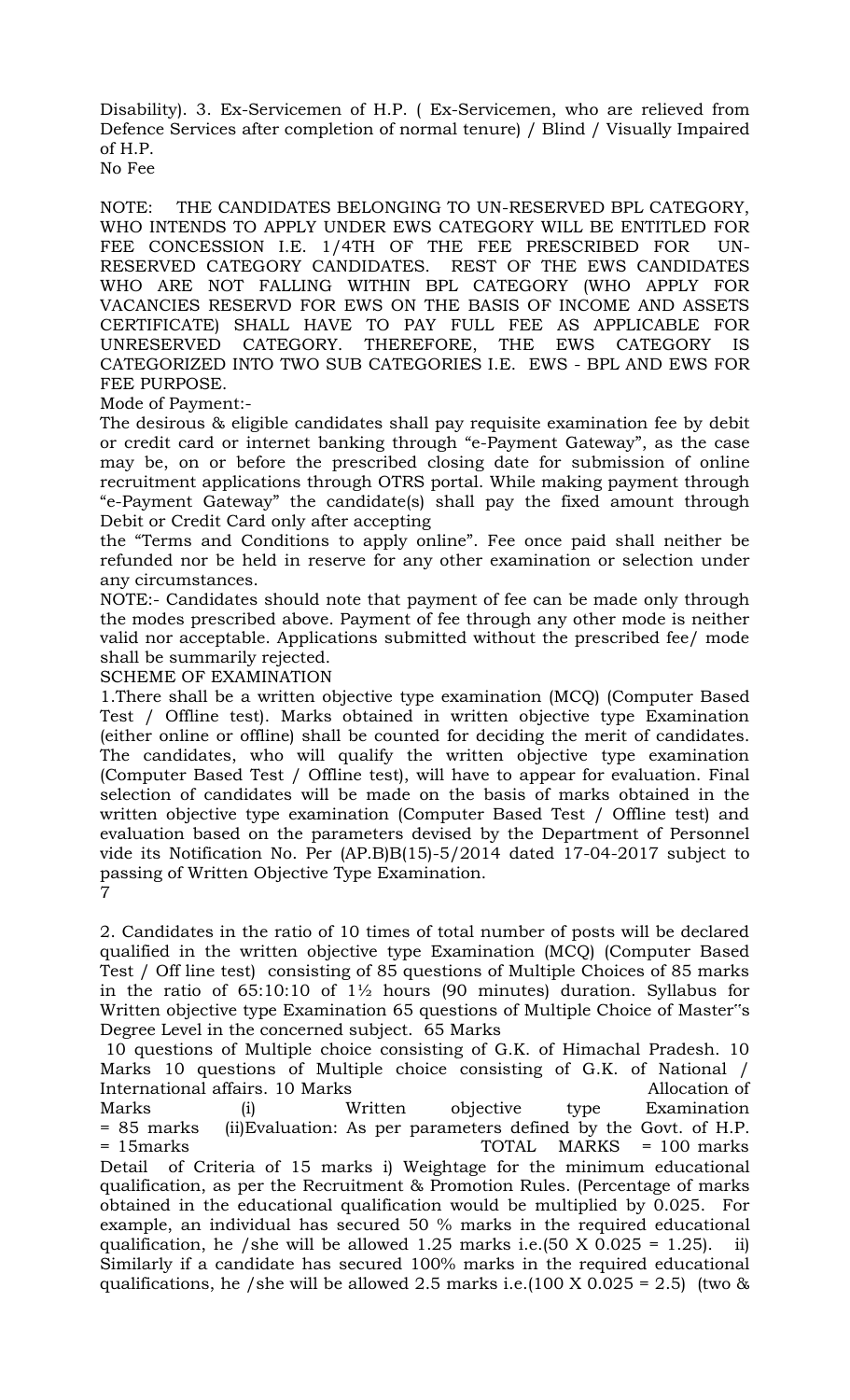a half). Certificate & Weightage of Marks Authority competent to issue the Certificate i) Educational qualification certificate (As mentioned above i.e. Maximum of 2.5 marks).

University/ Board concerned. ii) Belonging to Notified Backward Area or Panchayat, as the case may be.  $=$  (01 Mark). SDO(C)/ Tehsildar / Naib Tehsildar concerned. iii) Land less family / family having land less than 01 Hectare = (01 Mark). Revenue Authority i.e. SDO(C), Tehsildar / Naib Tehsildar concerned. iv) Non-employment Certificate to the effect that none of the family members is in Government/Semi Government Service. = (01 Mark).

SDO(C), Tehsildar / Naib Tehsildar concerned.

v) Differently abled persons with more than 40% impairment / disability /  $in$ firmity =  $(01 \text{ Mark})$ .

Health & Family Welfare authorities / Medical Board(s).

8

vi) NSS (at least one year) / Certificate holders in NCC / The Bharat Scout and Guide

Concerned Head of Institution.

vii) Certificate of medal winners in National level sports competitions: (vi & vii = (01 Mark).

District Youth Services and Sports Officer / Head of Institution concerned.

viii) BPL family having annual income (from all sources) below Rs. 40,000/- or as prescribed by the Govt. from time to time. = (02 Marks).

BDO concerned by taking the authenticated entries in the "Parivar Register" on the basis of such certificate (Income Certificates) from the SDO(C), Tehsildar / Naib Tehsildar concerned.

ix)Widow/divorced/destitute/single woman. =  $(01$  Mark). Single daughter / Orphan =  $(01 \text{ Mark})$ .

Concerned BDO by taking the authenticated entries in the "Parivar Register" as the basis of such certificate.

x) Training of atleast 06 months duration related to the post applied for from a recognized University/ Institution (wherever applicable). = (01 Mark).

Competent authority of the concerned University/ Institution.

xi) Experience up to a maximum of 05 years in Govt./ Semi-Govt. organization relating to the post applied for, if required (0.5 marks only for each completed  $year) = (2.5 Marks).$ 

Competent authority of the concerned Govt./ Semi Govt. organization.

FACILITATION COUNTER FOR GUIDANCE OF CANDIDATES:-

In case of any guidance/ information/ clarification regarding Online Recruitment Applications (ORA), candidates can contact HPPSC"s Reception Counter in person or on Toll Free No. 1800-180- 8004 or Ph. No. 0177- 2629738 on any working day between 10:00 A.M. to 05:00 P.M. Queries related to online applications can also be mailed by the candidates on e-mail ID: hppsc\_shimla@msn.com. No candidate will interact directly with the staff in the Recruitment Section(s) in the Commission's office.

ADMISSION/ REJECTION:- The candidates are required to submit a printout of Online Recruitment Applications (ORA) alongwith self attested copies of all requisite documents in support of their eligibility for the concerned post(s) on the day of written objective type examination (Computer Based Test / Off line test) failing which his/her candidature shall stand finally rejected and no further opportunity will be given to such candidates to submit the documents.  $\mathbf Q$ 

The requisite documents submitted by the candidates, will be scrutinized and list of finally rejected candidates will be uploaded on the website of the Commission for information of all concerned. Besides, concerned candidates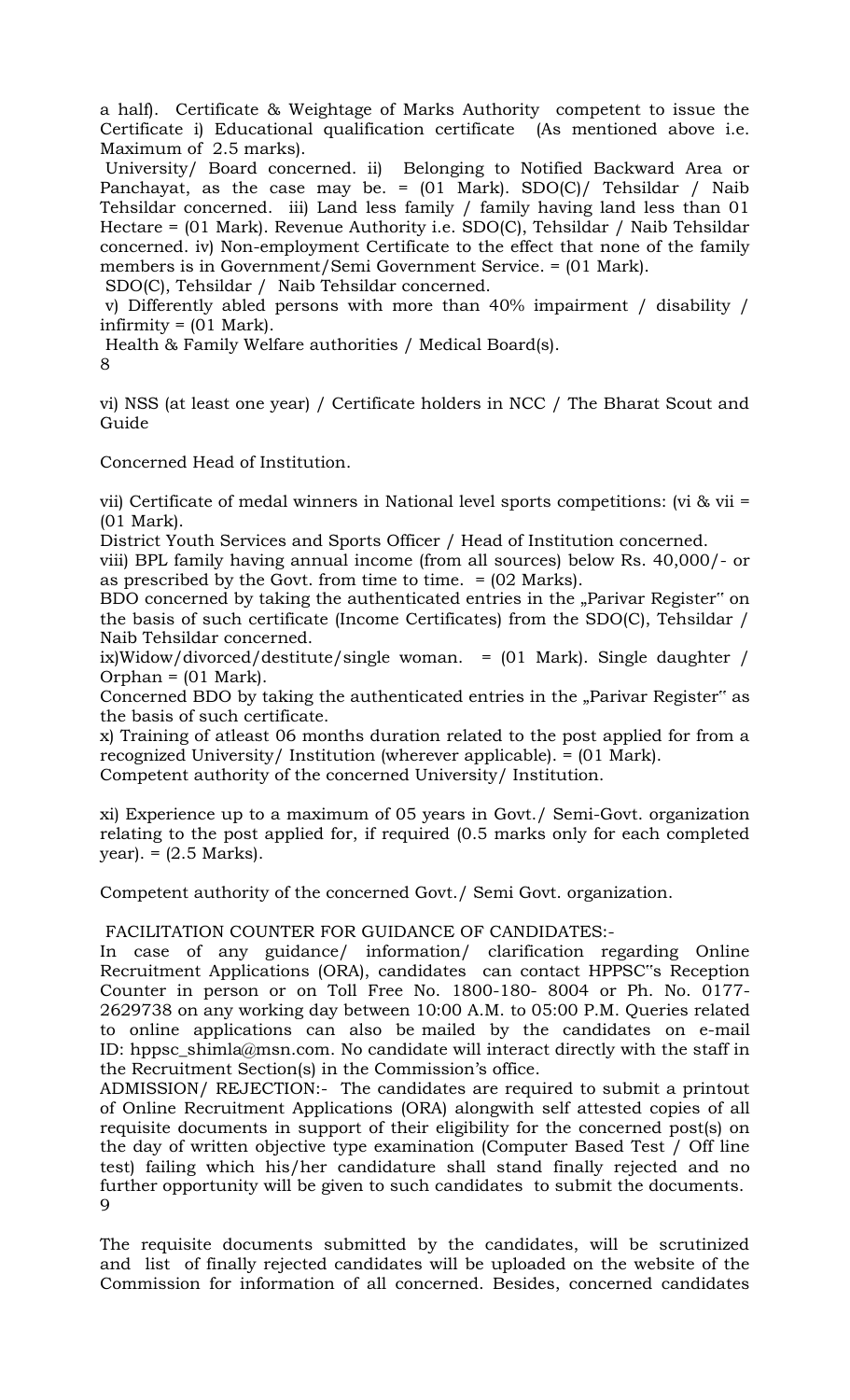will be informed through email(s) and SMSes. No separate intimation in this regard will be sent by post. Non submission of the certificates will make them ineligible to appear in the Evaluation Process. Candidates, who fail to submit the requisite documents on the day of written objective type examination ( Computer Based Test / Off line test), their candidature will be rejected and no further representation will be accepted.

Candidates are advised to visit the Commission"s website from time to time for updates in their own interest.

NOTE:- Original certificates will have to be produced at the time of Evaluation as defined by the Govt. If their claim is found to be incorrect; besides rejection they may render themselves liable to disciplinary action. The detailed particulars of such candidates will be uploaded on the website of the Commission to blacklist such debarred candidates.

e-Admission / IDENTITY CARD(s) : No Admission Card(s) will be sent by post and provisionally admitted candidates will have to download their respective e-Admission / IDENTITY CARD alongwith instructions for the concerned post(s) from the official website of the Commission. Therefore, the candidates are advised to remember their User ID(s) and password(s) created by them to log in to download their respective eAdmission / IDENTITY CARD(s). The provisionally admitted candidates will have to bring it with them on the day of Written Objective Type Examination (Computer Based Test / Off line Test). They are required to paste a self attested passport size latest photograph on the space provided in the downloaded e-Admission / IDENTITY CARD(s), failing which he / she will not be allowed to appear in the Written Objective Type Examination (Computer Based Test / Off line Test), in any condition / circumstances, whatsoever.

CATEGORY CLAIMS:- The category of the candidate claimed in the profile at the time of applying for the post shall be treated as final. In case his / her category undergoes a change before the last date notified for submission of online recruitment application through OTRS then the candidate shall have to cancel his / her previous application and apply afresh under the category which he / she intends to claim after updating category in his / her profile. In such a situation the fees deposited by the candidate earlier shall stand forfeited and he/she shall have to deposit the fees afresh as is applicable for the category claimed by him / her. S.C. of HP / S.T. of HP / O.B.C. of HP/ EWS of HP/ BPL of HP 10

/WFF of HP / Ex-Servicemen of HP and Physically Disabled of HP candidates must possess certificates(s) pertaining to their category in support of their claims made in the Online Application(s) while applying for the concerned post(s). The benefit of reservation will be admissible on parental basis only. All the candidates belonging to reserved categories are also required to go through the relevant instructions of the Government of Himachal Pradesh issued from time to time in order to ensure that they are eligible under a particular category. The Statutory certificate (s) like bonafide Himachali, SC, ST, WFF & Legal heir issued on parental basis of the State of Himachal Pradesh candidates on the prescribed format are of permanent nature and are acceptable to the Commission.

1. EX-SERVICEMEN OF HIMACHAL PRADESH:- The candidates belonging to Ex-Servicemen of Himachal Pradesh will have to furnish Discharge Certificate and full detail in respect of their P.P.O. No., Rank and date of retirement from the Defence Services to claim the benefit of reservation for the category of ExServiceman of Himachal Pradesh.

2. WARDS OF EX-SERVICEMEN OF HIMACHAL PRADESH, i.e. DEPENDENT SONS, DAUGHTERS AND WIVES OF EX-SM OF H.P.:- Dependent sons, daughters & wives of Ex-Servicemen of Himachal Pradesh (Wards of ExServicemen of Himachal Pradesh) may only apply against the posts specifically reserved for Wards of Ex-Servicemen category (i.e. Dependent sons, daughters and wives of ExServiceman) and not against the posts reserved for Ex-Servicemen of H.P. in order to avoid rejection of their candidature at any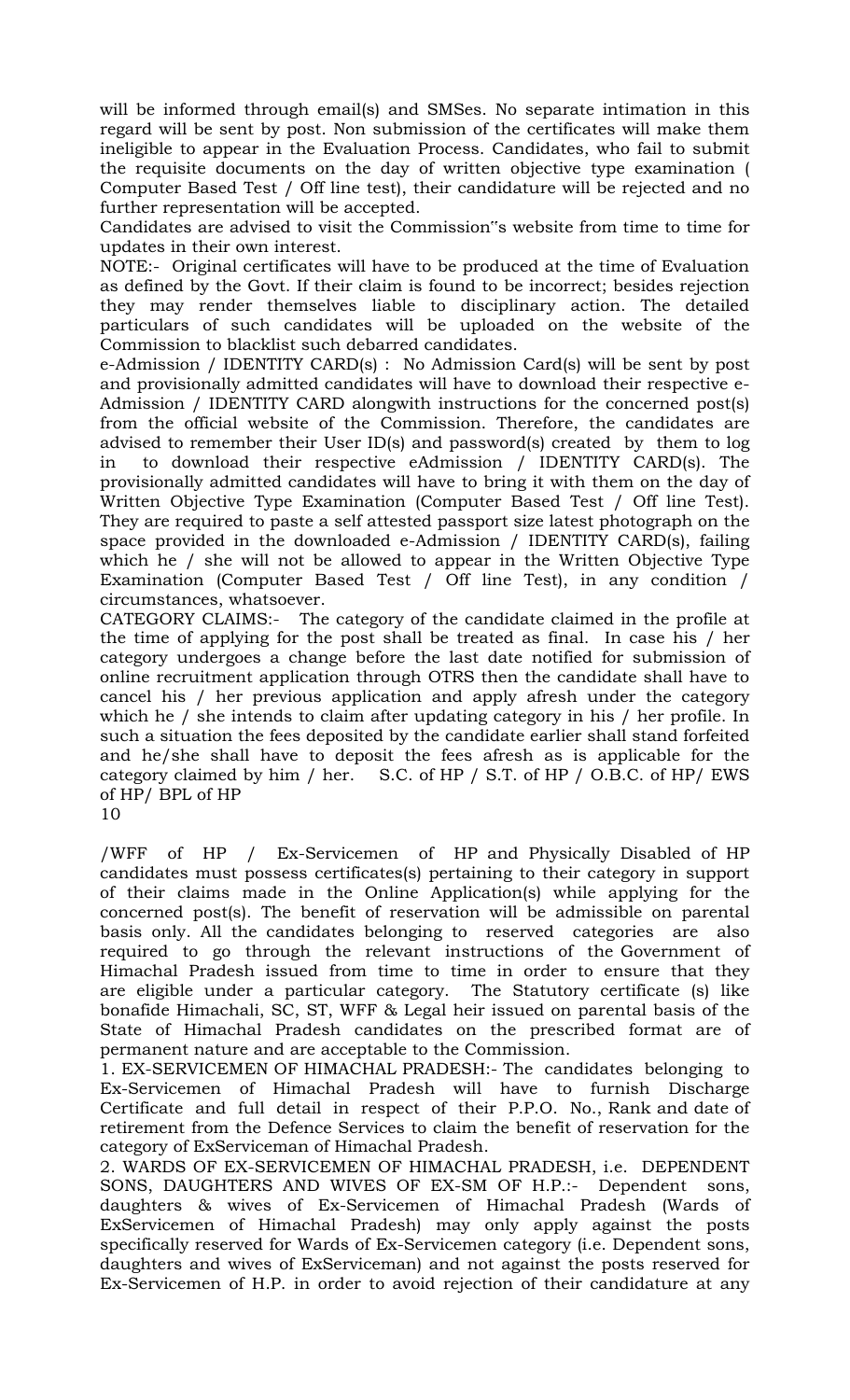later stage for the concerned post(s). Candidates belonging to Wards of Ex-Servicemen category will have to submit a Dependent Certificate issued by the competent authority alongwith an undertaking that no person in the family has been rehabilitated through employment against the posts reserved for ExServicemen with the H.P. Govt./ Corporation/ Board/ Autonomous Body of H.P. as well as Central and other State/ Union Territory Government or PSU / Autonomous Body / Banks etc. under the control of the said Central or other State / Union Territory Government in accordance with the guidelines / instructions issued by the Government of H.P. from time to time. The daughters of Ex-Servicemen will also have to submit an undertaking to the effect that she is un-married and dependent upon her father in support of her category claim on the day of Written Objective Type Examination (CBT/ Off Line) as well as on the day of evaluation. 11

3.OTHER BACKWARD CLASSES OF HIMACHAL PRADESH:- The candidates belonging to OBC of H.P. category must produce OBC certificate(s) on the prescribed format valid till the relevant term of the Financial Year (i.e. 1st April to 31st March) as notified by the Government of Himachal Pradesh from time to time. Candidates must have a valid OBC Certificate covering the entire period from last date for submission of online applications till date of personality test / evaluation alongwith an undertaking that his / her status as OBC has not been changed and he / she has not been excluded from the category of O.B.C. of H.P. on account of being covered under creamy layer.

4. EWS of H.P. (ECONOMICALLY WEAKER SECTIONS OF H.P.):- The benefit of reservation under the EWS category (other than SCs/ STs/ OBCs) in posts under the Government of Himachal Pradesh can be availed against the posts reserved for EWS category on production of an Income and Asset Certificate issued by the competent authority in the State Government of Himachal Pradesh and also a non-SC/ST/ OBC certificate issued by the competent authority. The reservation to the category of EWS and (document to be submitted in support of their claim), will be as per instructions issued by the Government of H.P. ( in the Department of Personnel) vide letter No. PER (AP)- CB(12)-1/2019 dated 11th June, 2019. If a BPL candidate applies for the post reserved for EWS category he / she shall have to submit a valid BPL certificate countersigned by the Block Development Officer and also a non-SC /ST / OBC certificate issued by the competent authority.

5.WFF OF H.P. (WARDS OF FREEDOM FIGHTERS OF HIMACHAL PRADESH):- For the posts reserved for Wards of Freedom Fighters of Himachal Pradesh i.e. sons / grandsons / daughters / grand daughters of Freedom Fighters of Himachal Pradesh, who have been appointed on regular basis as well as married daughters / grand daughters shall not be entitled for the benefits of reservation provided to the wards of Freedom Fighters in Government services, against the identical posts in the same scale. The employed children / grand children and married daughters / grand daughters of Freedom Fighters will be deemed to have been excluded from the definition of Ward of Freedom Fighter for the purpose to this extent. The children/ grand children of Freedom fighters of Himachal Pradesh, who have been appointed in Govt. / Semi Govt. or Private Sector etc. services against the post(s) reserved for the wards of Freedom Fighters on regular basis will only remain entitled to compete for higher rank/ grade posts / services on the basis of reservation earmarked to the wards of Freedom Fighters of Himachal Pradesh otherwise such candidates will be rejected straightway. 12

## ELIGIBILITY CONDITIONS:-

(i) The date of determining eligibility of all candidates in terms of essential qualification(s), experience etc., if any, shall be reckoned as on last date prescribed for submission of Online Applications through (OTRS) portal, i.e.22- 11-2019. (ii) The reserved category candidates falling under vertical reservation i.e. S.C. / S.T. / O.B.C. / E.W.S., who are appointed on their own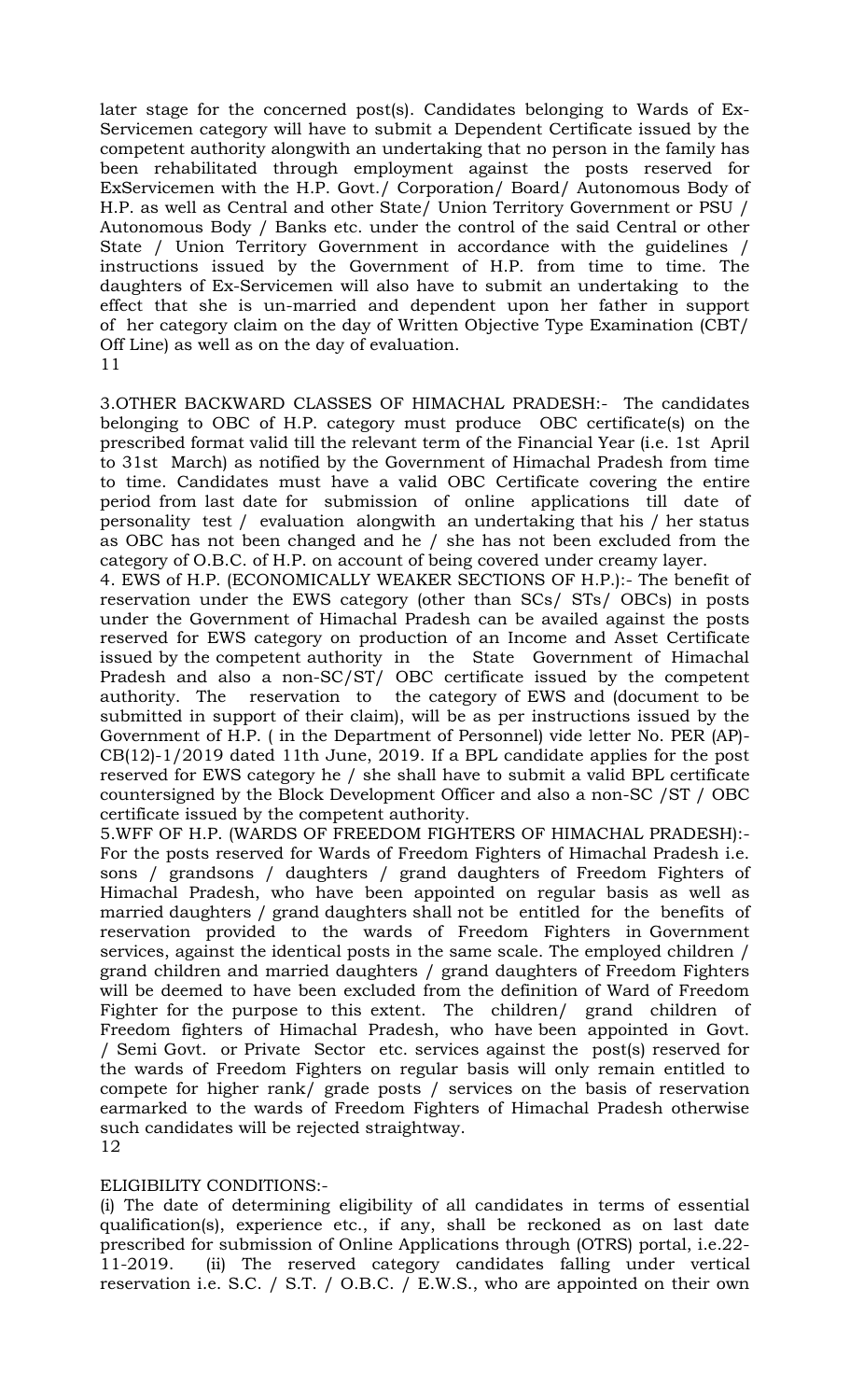merit and not owing to reservation, will not be adjusted against reserved points and they will be adjusted against unreserved points. The S.C. / S.T./ OBC / EWS candidate appointed on their own merit (by direct recruitment or promotion) and adjusted against unreserved points will retain their status of S.C. / S.T./ OBC / EWS and will be eligible to get benefit of reservation in future / further promotions, if any. However, only such S.C./ S.T./ O.B.C. / E.W.S. candidates falling under vertical reservation, who are selected on the same standard as applied to General candidates, shall not be adjusted against reserved vacancies. In other words, when a relaxed standard is applied in selecting S.C. / S.T. / O.B.C. / E.W.S. candidates, for example in the agelimit, experience, qualification, permitted number of chances in written examination / screening test, extended zone of consideration larger than what is provided for general category candidates etc., the S.C. / S.T. O.B.C. / E.W.S. candidates are to be counted against reserved vacancies. Such candidates would be deemed as unavailable for consideration against unreserved vacancies in accordance with the instructions of the Government (in the Department of Personnel) issued vide letter No. PER (AP)-C-F (1)2/2001 dated 12th November, 2014. The candidates belonging to reserved categories falling under horizontal reservation i.e. Ex-Servicemen / Wards of Ex-Servicemen, Children / Grand Children of Freedom Fighters (W.F.F.), Persons with Disabilities, Distinguished Sportspersons and B.P.L.who acquire merit / marks at par with the purely general candidates shall not be selected / appointed against general /unreserved posts and will be adjusted against the post reserved for respective category falling under horizontal reservation. However, it does not debar or preclude a candidate falling under vertical / horizontal reservation from applying and competing for any unreserved post subject to his / her eligibility and clearing the written test / personality test successfully without any relaxation. (iii) For recruitment to the post(s) to be filled up on the basis of experience, it will be necessary for the candidates to have the required experience for determining his/ her eligibility after acquiring the requisite essential educational qualification(s). 13

(iv) The decision of the Commission regarding eligibility etc. of a candidate for admission to Evaluation / Personality Test or selection will be final and no correspondence / personal enquiries will be entertained. (v) Onus of proving that a candidate has acquired requisite degree/ essential qualification(s) by the stipulated date, shall be on the candidate and in the absence of proof to the contrary, the date as mentioned on the face of certificate/ degree or the date of issue of certificate/degree shall be taken as date of acquiring essential educational qualification(s). No extra opportunity shall be provided to the candidates to produce appropriate certificates at the time of evaluation. (vi) In respect of equivalent clause in Essential Qualifications, if a candidate is claiming a particular qualification as equivalent qualification as per the requirement of advertisement, then the candidate is required to produce (proof) i.e. order / letter in this regard, indicating the Authority (with number and date) under which it has been so treated otherwise the candidature / Online Application is liable to be rejected. AGE: Clarification:- Five years relaxation in upper age limit is admissible only to the bonafide SC of H.P. / ST of H.P. / OBC of H.P. / WFF of H.P. / Persons with disabilities of H.P. candidates. For H.P. Govt. employees and Ex-Servicemen of H.P.; age relaxation is as per Government"s instructions issued from time to time. However, age relaxation is admissible only in case, there is any post(s) reserved for particular category. COMPUTER BASED TEST/ OFFLINE TEST (OBJECTIVE OR DESCRIPTIVE/ EXAMINATION / ASSESSMENT / PERSONALITY TEST / FINAL SELECTION:- (i) Candidates in the ratio of 10 times of total number of posts advertised will be declared qualified in the written objective type examination (MCQ) (Computer based test / off line test) of 90 minutes duration to be called for evaluation. Provided that Computer Based Test shall be conducted in single slot with same question paper and in different slots with different sets of question paper depending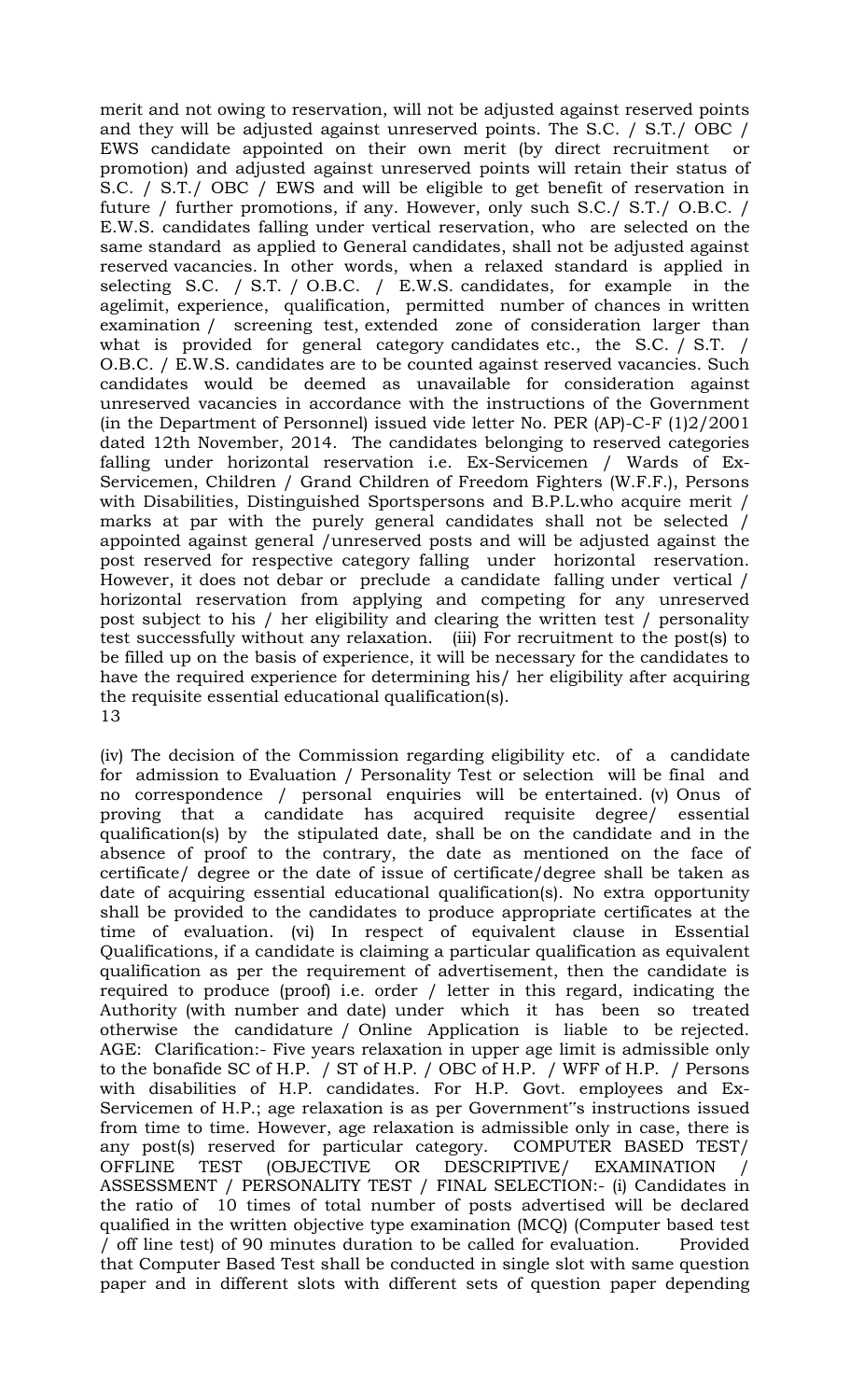upon the total number of candidates who have to take the test and the number of computer terminals available with the Commission at the particular date for Computer Based Test. ii) In the Written objective type examination (Computer Based Test / Offline Test) there will be 85 questions of 01 mark each on the basis of syllabus approved by the Commission for the test. Each question will be followed by four answer 14

options i.e. (A, B,C & D). The candidate will have to click on the circle adjacent to the option he / she think is correct. iii) Marks obtained in the Written objective type examination (Computer Based Test / Offline Test) will be added with the marks obtained in the evaluation for ascertaining the Merit. iv) Minimum pass marks in Written objective type examination (Computer Based Test / Offline Test) are 25% for the candidates of General category and 20% for the candidates of reserved categories. Any correlation drawn by the candidates between their score in the Written objective type examination (Computer Based Test / Offline Test) and final merit at a later stage is completely unwarranted. No representation(s) shall be entertained in this regard. v) Final selection of a candidate will be made solely on the basis of his/ her merit in the Written objective type examination (Computer Based Test / Offline Test) + Evaluation, which will be of maximum  $(85 + 15) = 100$  marks. vi) In case the marks of candidate(s) in Written objective type examination (Computer Based Test / Offline Test) + Evaluation are equal then the candidate who have scored more marks in the Written objective type examination (Computer Based Test / Offline Test) will be placed above the candidate scoring lesser marks in the Written objective type Examination (Computer Based Test / Offline Test) and if the marks of Written objective type examination (Computer Based Test / Offline Test) are equal then the candidate senior in age will be placed above the candidate junior in age.

The key of Computer Based Test shall be uploaded online on the "MY EXAMINATION MY ONLINE REVIEW" in the User ID of the concerned candidates immediately after the conduct of computer based test for calling objections against the answer key, if any. Three days time from the date of publishing the key (day of publishing the key plus 3 (three) days upto 11.59 P.M. of the last date of receipt of objections after which the link will be disabled) shall be given for inviting objections in the key which shall be submitted only in online mode. Objection(s) submitted in any other mode will not be entertained. The objections, if any, will be got verified from the concerned Subject Expert / Paper Setter and, if found correct, a revised key of that Written Objective Type Examination (Computer based test) shall be prepared. The final / revised answer key alongwith question paper shall be uploaded on the website of the Commission immediately after the declaration of the result of CBT. 15

 The key of Offline Test (objective type) shall be uploaded on the official website immediately after the conduct of test for inviting objections, if any, from the candidates. Seven days time (day of publishing the key plus seven days upto 05.00 P.M. of the prescribed last date of receipt of objections) shall be given for inviting objections, if any, against the provisional key. The objections, if any, will be got verified from the concerned Subject Expert / Paper Setter and, if found correct, a revised key of that Written Objective Type examination (off line) shall be prepared. The final / revised answer key shall be uploaded on the website of the Commission immediately after declaration of result of screening test. No representation / objections will be entertained after uploading of Revised Key. vii) There will be negative marking for incorrect answers (as detailed below) for all questions :- a) There are four alternatives for the answers to every question. For each question for which a wrong answer has been given by the candidate, one fourth (0.25) of the marks assigned to that question will be deducted as penalty. b) If a candidate gives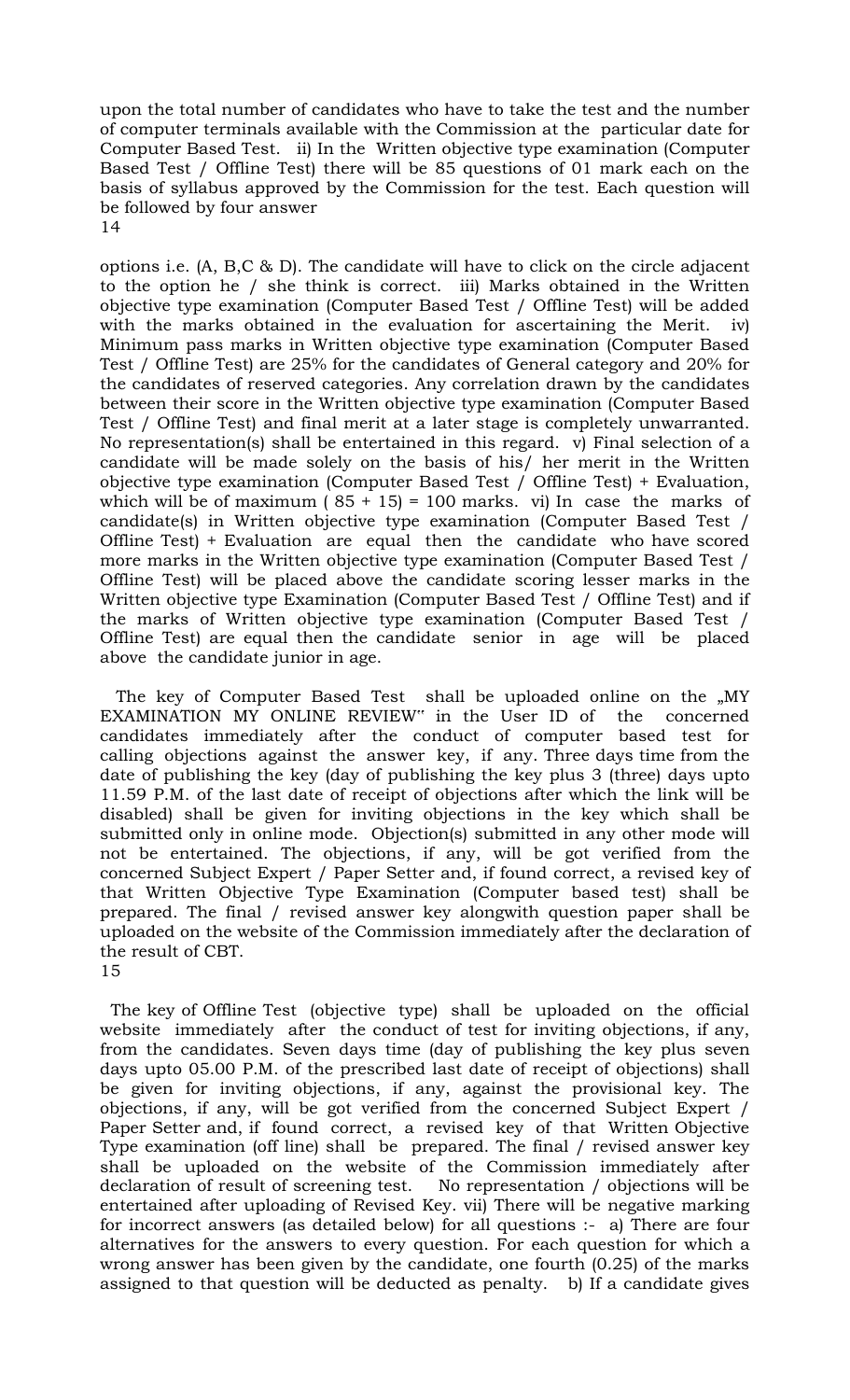more than one answer, it will be treated as a wrong answer even if one of the given answers happen to be correct and there will be same penalty as above for that question. c) If a question is left blank i.e. no answer is given by the candidate, there will be no penalty for that question. d) Where there will be two correct answers instead of one correct answer out of four options of a question, all those candidates who will click / encode any one of these two correct answers will be awarded marks allotted to that question. viii) Marks of the candidates obtained in the Written Objective Type Examination (Computer Based test / Offline test ) / Evaluation (if appeared) & cut off marks shall be displayed on the Commission"s website after the declaration of final result for their information. Besides this no other information shall be made available either by means of a hard copy or soft copy. ix) For more information of candidates, HPPSC (Procedure & Transaction of Business and Procedure for the Conduct of Examinations, Screening Tests & Interviews etc.) Rules, 2018 are available on Commission"s website. x) The eligibility of candidate(s) called for the Evaluation will be determined on the basis of original documents produced on the day of Evaluation and the Commission will not be responsible if the candidature of any candidate is rejected at that stage or at the time of verification by the appointing authority. 16

As such, admission to the Written Objective Type Examination (Computer Based test / Offline test) / evaluation shall be purely provisional. xi) Summoning of the candidate(s) for Evaluation; conveys no assurance whatsoever that they will be selected or recommended. Appointment orders to the selected candidate(s) will be issued by the appropriate appointing authority. xii) If any person with disability requires scribe/ reader, having disability of 40% or more, he / she has to request for the same in writing to the Commission alongwith copy of disability certificate issued by the competent authority at least seven days prior to the Written Objective Type Examination (Computer Based test / Offline test ) for the concerned post. Such applications will be entertained on merit and as per rules. xiii) Re-checking / re-evaluation, for the written examination(s) / Screening Tests/ Computer Based Test (either offline or online)/ Evaluation will not be allowed in any case. OTHER CONDITIONS:- 1. All candidates, whether in Government Service or Government owned Industrial or Public Enterprises or other similar organizations or in private employment should submit their applications online directly to the Commission. Persons already in regular Government service, whether in a permanent or temporary capacity are required to submit a declaration that they have informed in writing to their Head of Office / Department regarding having applied for a particular post. In case, a communication is received from their employer by the Commission withholding permission to any candidate applying for / appearing for the screening test / computer based test / examination / evaluation such application(s) will be liable to be rejected. 2. Contractual / Casual / adhoc / daily rated / work charged employees do not need to produce NOC from the concerned employer.

3. In Government service (regular service) candidates may apply to the Commission along with requisite examination fees with information to their Head of Departments / Employer for issuing NOC. Any candidates, who are in regular Government Service or Government owned Industrial service, will not be Evaluated / Interviewed unless he/she produces NOC from the concerned employer.

17

4. It may be ensured by the candidates before submitting the applications that furnishing of false information and documents or suppression of any factual information in the application form would entail disqualification. If the fact that false information / document(s) has been furnished or that there has been suppression of any factual information in the application; comes to the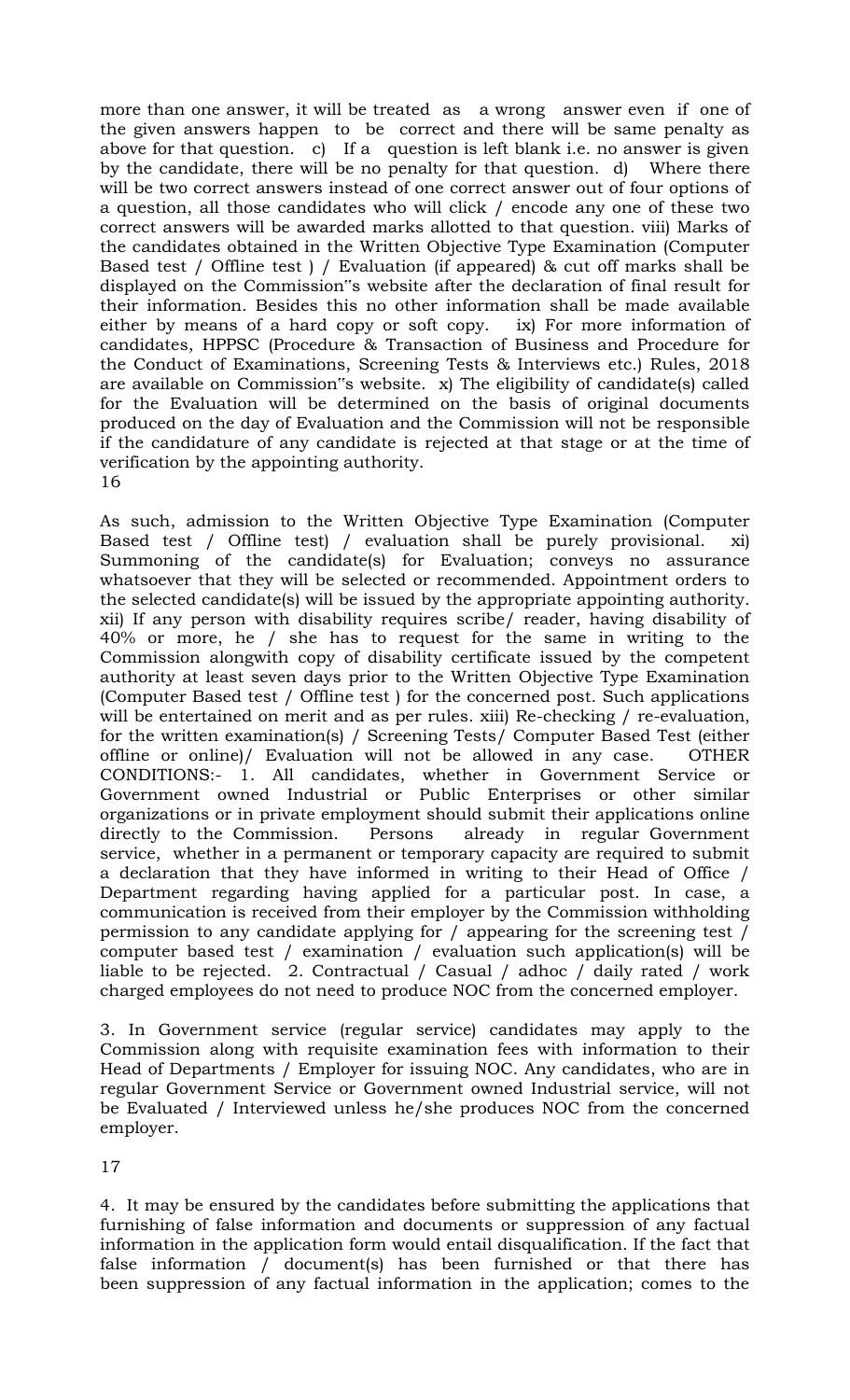notice at any time during the service of a person, his service would be liable to be terminated. 5. The candidates applying for the post(s) should ensure that they fulfill all the eligibility conditions for admission to the examination. Their admission at all stages of Written Objective Type Examination (Computer Based test / Offline test) / evaluation for which they are admitted by the Commission will be purely provisional, subject to their satisfying the prescribed eligibility conditions. If on verification at any time before or after the screening test/ computer based test / written examination or personality test / evaluation, it is found that they do not fulfill any of the eligibility conditions; their candidature for the concerned examination will be cancelled by the Commission.

6. Candidate, who is or has been declared by the Commission to be guilty of:- (A) Obtaining support for his/her candidature by the following means, namely  $\cdot$ 

i) offering illegal gratification to, ii) applying pressure on, iii)blackmailing and threatening to blackmail any person connected with the conduct of the examination or

(B) impersonating or

(C) procuring impersonation by any person or

(D)submitting fabricated documents / documents which have been tampered with or

(E) making statements which are incorrect or false or suppressing material information or

(F) resorting to the following means in connection with his/her candidature for the examination, namely :-

i) obtaining copy of question paper through improper means,

18

 ii) finding out the particulars of the persons connected with secret work relating to the examination,

iii) influencing the examiners or

(G) using unfair means during the examination or

(H) writing obscene matter or drawing obscene sketches in the scripts or

(I) misbehaving in the examination hall including tearing of the scripts, provoking fellow examinees to boycott examination, creating disorderly scene and the like or

(J) harassing / doing bodily harm to the staff employed by the Commission for the conduct of their examinations or

(K) being in possession of / using (mobile phone, pager) / any other electronic equipment / device / any other equipment capable of being used as a communication device during the examination or

(L) violating any of the instructions issued to candidates alongwith their admission certificates or

(M) attempting to commit or as the case may be abetting the Commission of all or any of the acts specified in the foregoing clauses; may in addition to rendering himself/herself liable to criminal prosecution, be liable:- to be disqualified by the Commission from the examination for which he/she is a candidate or

(N) to be debarred either permanently or for as specified period:-

i) by the Commission from any examination or selection held by them.

ii) by the Central Government from any employment under them and

(O) if he/she is already in service under Government to disciplinary action under the appropriate Rules. Provided that no penalty under these Rules shall be imposed except after:-

i) giving the candidate an opportunity of making such representation, in writing as he/she may wish to make in that behalf; and

19